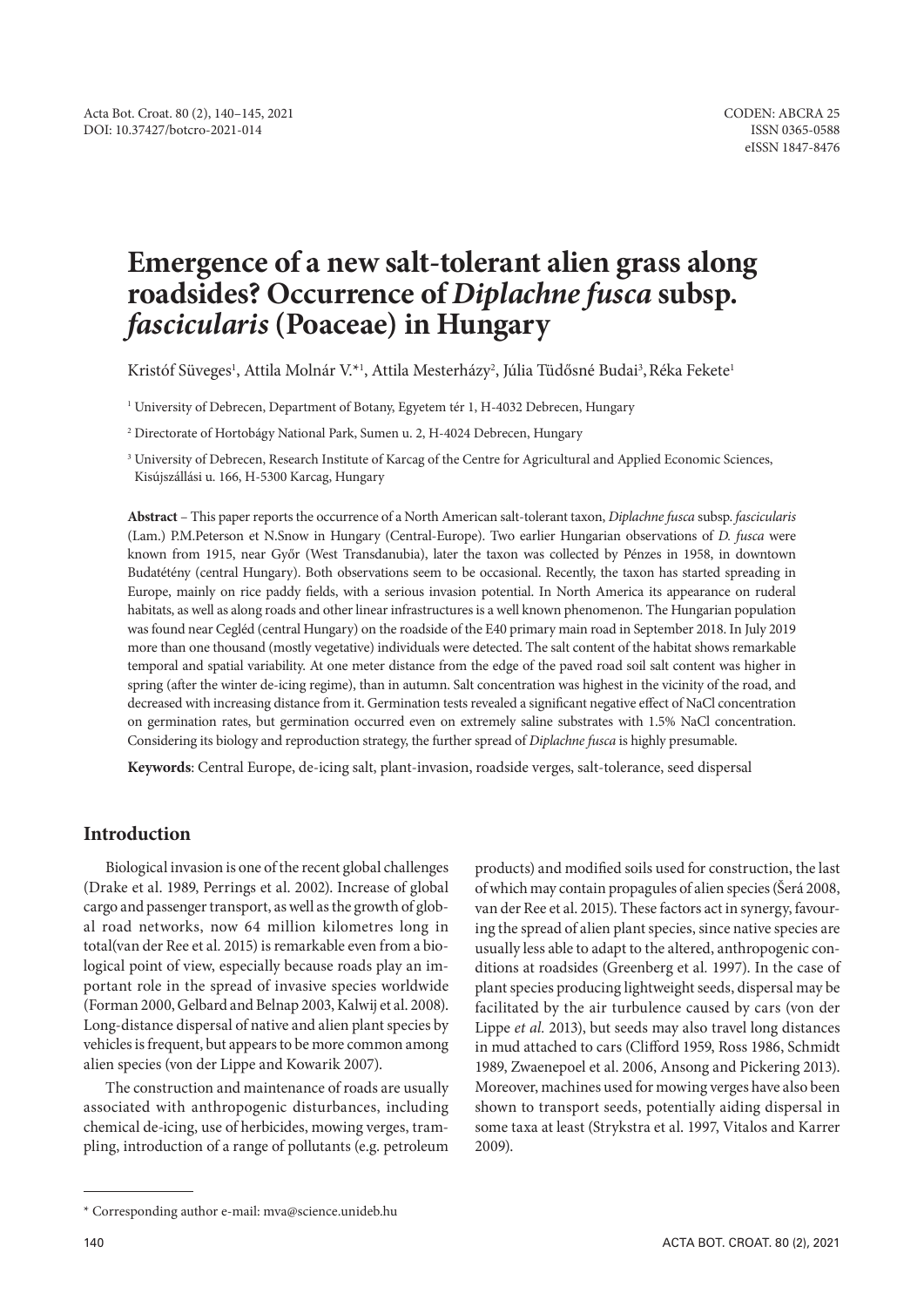Winter de-icing (using mostly NaCl, with a small proportion of CaCl<sub>2</sub>, rarely MgCl<sub>2</sub>; Houska 2007) became widespread in Europe during the second half of the 20th century. De-icing salts have complex effects on the roadside environment (Amrhein et al. 1992). The resulting increased soil salt content in the vicinity of roads can facilitate the spread of halotolerant, or even of halophytic plant species (Davison 1971). For instance, the east- and northward spread of a Mediterranean coastal halophyte species, *Plantago coronopus* L., was detected in Hungary between 2013 and 2016 (Schmidt et al. 2016). Similarly, the spread of the Atlantic coastal halophyte, *Cochlearia danica* L. was also documented in continental Europe (Fekete et al. 2018).

During systematic surveys of the roadside vegetation along Hungarian paved roads, on 25 September, 2018, we found *Diplachne fusca* subsp. *fascicularis* (Lam.) P.M. Peterson et N. Snow (syn: *D. fascicularis* (Lam.) P. Beauv., *Festuca fascicularis* Lam., *Leptochloa fusca* subsp. *fascicularis* (Lam.) N. Snow) on the roadside of the E40 primary main road near Cegléd (central Hungary). The taxon was identified according to Snow et al. 2018. This species has a native distribution range restricted to the Americas, spanning the area from southern Canada to Argentina. It has been previously reported from disturbed habitats of several countries in Europe: Belgium (Lambinon 1957, Verloove and Vandenberghe 1999), the Netherlands (van der Meijden 1975), Ukraine (Dubyna et al. 2003), Portugal (Valdés and Scholz 2009) and the Czech Republic (Pyšek et al. 2012). It is considered an invasive weed of rice paddy fields in Italy (Romani and Tabacchi 2000), Spain (Osca 2013), Turkey (Altop et al. 2015) and Bulgaria (Vladimirov and Delcheva 2016). Here we document the first European appearance of the species on roadside verges, which raises the possibility of further spread or even invasion of the taxon along European roads. Occupancy of this habitat could help the species to conquer new habitats (possibly even arable fields) and possibly reach new geographic regions.

The central aims of this paper were: (i) to document the circumstances of occurrence of *Diplachne fascicularis* along Hungarian roadsides; (ii) to examine soil salt content of this newly found habitat and to test the effect of salt content on seed germination of the taxon in an *in vitro* germination experiment.

### **Materials and methods**

The geographic coordinates and the elevation of the locality were determined using a Garmin eTrex Legend handheld GPS device and recorded in WGS84 format. The number of *Diplachne fusca* subsp. *fascicularis* individuals was estimated on 14th December 2018 and 22nd July 2019. The nomenclature of vascular plant taxa follows Király (2009).

Soil samples were collected from root depth (1.5–6.5 cm) before and after the de-icing season (on 18th September 2018 and 11st March 2019, respectively). They were collected at six different distances from the paved road. These distances were 1, 2, 3 m in September 2018 and 0.1, 0.5 and 1 m in March 2019. Soil total soluble salt content was quantified by measuring electric conductivity of a saturated paste of soil and water using a conductivity meter (Tetra Con 325) (Hungarian technical standard MSZ-08-0213:1978 2.2). Soil analyses were carried out by the accredited laboratory of the Research Institute of Karcag of the Centre for Agricultural and Applied Economic Sciences of the University of Debrecen.

In order to test the ability of *Diplachne fusca* subsp. *fascicularis* seeds to germinate at different NaCl concentrations we conducted an *in vitro* germination test. Seeds were collected on 18th September 2018 and were stored in paper bags at room temperature until germination tests were initiated. We tested germination on a 1% agar substrate in Petri dishes with the following 13 NaCl concentrations (m/m% = mass percent): 0 (control), 0.15%, 0.30%, 0.45%, 0.60%, 0.75%, 0.90%, 1.05%, 1.20%, 1.35%, 1.50%, 2% and 2.50%. These concentrations were used to determine whether the species requires salt for germination and to assess the maximum concentration of NaCl at which it is able to germinate. In one Petri dish 25 seeds were placed on the agaragar medium. Each concentration of medium was repeated three times. Thus, at one given concentration, 75 seeds were germinated in three Petri dishes with 25-25 seeds per Petri dish. Thus, a total of 975 seeds were tested at 13 different concentrations. Petri dishes were stored at room temperature under natural light conditions (i.e. near a window in a laboratory) and germination was followed from 16<sup>th</sup> October 2018 to 6th November 2018. Seedlings were counted on the 21<sup>st</sup> day of the experiment.

Data analyses were carried out in the R statistical environment (R Core Team 2018). To test the effect of substrate salt content on germinability, we performed a binomial generalized linear mixed model (GLMM), where germination status (0/1) was used as dependent variable and NaCl concentration was included as the sole explanatory variable in form of a second-degree orthogonal polynomial. The i. d. of the Petri dish was included as a random factor in the model. Prediction intervals were calculated using 'predictInterval' function from MerMod objects (Knowles and Frederick 2016). Results were visualized using a sunflower plot.

### **Results**

*Diplachne fusca* subsp. *fascicularis* (Lam.) P.M.Peterson et N.Snow was found on 25th September 2018, near Cegléd, on the roadside of the E40 primary main road (coordinates 47.19151 N, 19.91483 E, elevation 89 m a.s.l.), in the immediate vicinity of road reconstruction and overpass construction works. In total, 117 individuals were found, distributed along a 250 meter-long section of road, in a narrow lane (at 100–380 cm distance from the paved road margin). On 22nd July 2019 the latter site was revisited and altogether 1082 (mainly vegetative) individuals were recorded, along a 200 m-long section (at 5–330 cm distance from the paved road). Illustration of the taxon (Fig. 1) was made based on herbarium specimens and photographs. Voucher specimens were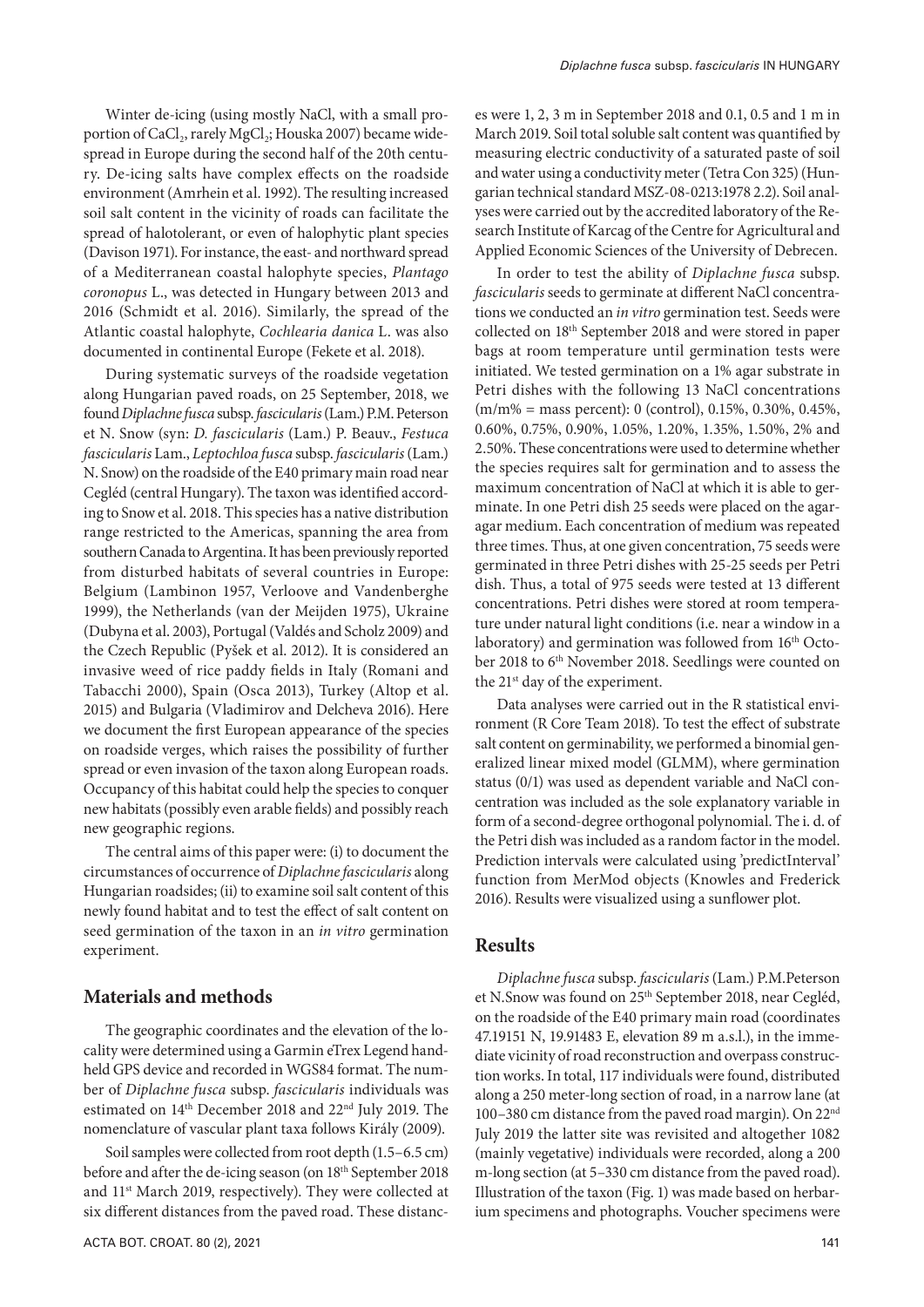

**Fig. 1.** *Diplachne fusca* subsp. *fascicularis* (Lam.) P.M. Peterson et N. Snow. a – habit, b – one branch of the panicle, c – spikelet, d, e – diaspore (caryopsis with lemmas) (drawn by Jana Táborská).

deposited in the herbaria of the University of Debrecen (DE), Hungarian Natural History Museum (BP) and Eszterházy Károly University (EGR).

Morphological description of the taxon, based on Vladimirov and Delcheva (2016) and on our own observations can be summarized as follows:

Annual plant. Generative stems 20–40(–100) cm tall. Leaf sheaths rolled up, 2–4(–5) mm wide, pointed, scabrid to subglabrous; ligules 2–8 mm, membranous, becoming lacerate at maturity; the uppermost leaf exceeds the panicle. The panicle is generally narrow, elongated. Panicle partly enclosed in the uppermost leaf sheath (even at maturity), 10–60 cm long, with 8–25 branches, with (1)2–7(8) spikelets per branch; branches (2)3–12 cm long, erecto-patent to suberect (Fig. 1). Spikelets subsessile (peduncle 0.4–0.6 mm), (4)5–11 mm long, 5–11-flowered; lower glume 2–2.5 mm,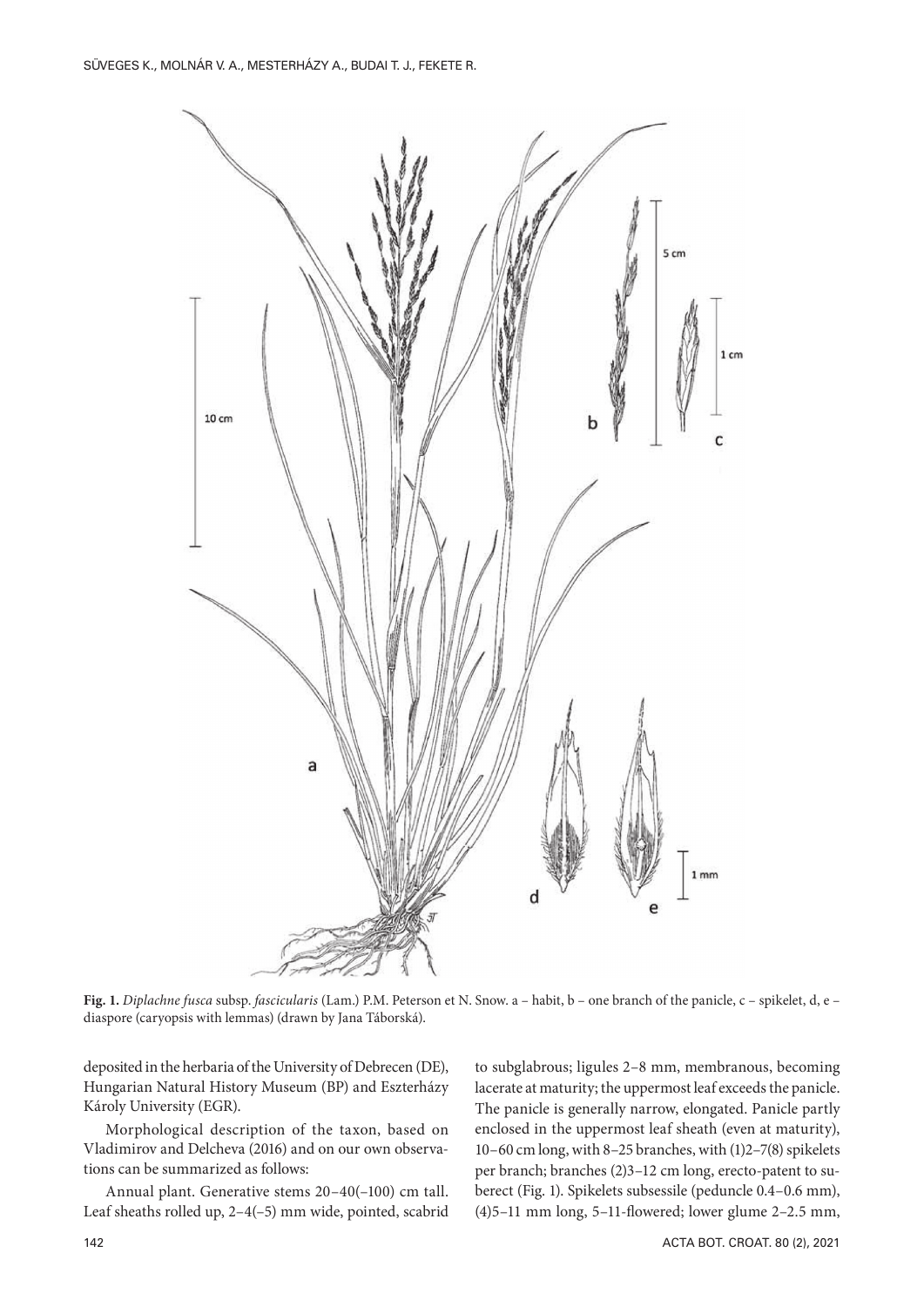lanceolate, upper glume ca. 4 mm, elliptic; lemmas lanceolate, 3-veined, with silky hairs at base and along the margin in the lower half, bifid at apex, with 0.5–2.5 mm long apical awn arising from the notch, midrib keeled, usually scabrid.

*Diplachne fusca* subsp. *fascicularis* was found to co-occur with the following taxa (halophytes are marked with asterisks, other grass species also spreading characteristically along roads are marked with hashtags): *Achillea collina*, *Ambrosia artemisiifolia*, *Artemisia santonicum\**, *Atriplex prostrata\**, *A. tatarica\**, *Bromus inermis*, *Chenopodium album*, *Cichorium intybus*, *Cirsium arvense*, *Cynodon dactylon*, *Daucus carota*, *Elymus elongatus#*, *E. repens*, *Festuca pratensis*, *F. pseudovina\**, *Inula britannica*, *Limonium gmelinii\**, *Phragmites australis*, *Plantago lanceolata*, *Podospermum canum\**, *Polygonum aviculare*, *Populus × euramericana*  (seedling), *Populus alba* (seedling)*, Portulaca oleracea*, *Puccinellia distans\**, *Setaria glauca*, *Sorghum halepense#*, *Taraxacum* sect. *Ruderalia*, *Tragus racemosus#*.

The total soluble salt content of the habitat showed a remarkable temporal and spatial variability. At a one meter distance from the edge of the paved road soil salt content was remarkably higher (0.58%) in spring (after the winter de-icing), than in autumn (0.07%). In both cases the highest salt concentration (0.07% in autumn and 1% in spring) was detected in the sampling point closest to the road margin (1 m and 0.1 m).

Altogether, 486 seeds (51.4%) germinated from the 975 seeds tested. Binomial generalized linear mixed model (GLMM) showed a significant negative quadratic effect (P < 0.001) of substrate NaCl concentration on germination (Fig. 2). The maximum concentration of NaCl where germination was detected was 1.5%. In the latter case, only 2.7% of the seeds germinated (Fig. 2). The highest germination rate (97%) was detected with the 0.3% NaCl concentration.



**Fig. 2.** Sunflower plot illustrating the relationship between germination rate and germination substrate supplemented with NaCl. Black dots show average germination rate in each Petri dish and each petal of sunflowers represents a single observation (germination of individual seeds).

#### **Discussion**

The species *Diplachne fusca* has a secondary cosmopolitan range. It can be divided into four subspecies (Snow et al. 2018). The native range of subspecies *fascicularis* extends from Southern Canada to Argentina. In these areas it occurs in different marshy habitats, on wet, muddy surfaces and in ditches (Broyles 1987, Bartgis and Hutton 1988), but it also appears on ruderal sites, such as places where cars are parked, or on roadsides (Stevens 1917), being documented in both Southern Florida (Atlas of Florida plants) and Wisconsin (Virtual Flora of Wisconsin 2020).

The occurrence of *D. fusca* (without it being recognised as a subspecies) in Hungary was published by Sándor Polgár (Polgár 1918), in Győr (NW Hungary) from the area of a vegetable oil factory. This record was also mentioned by Jávorka (1924–1925). No recent herbarium voucher specimen was found in the following Hungarian natural history collections (on January 9, 2020): Natural History Museum, Budapest (BP); herbarium of the University of Eötvös (BPU, Nótári et al. 2017); University of Debrecen (DE, Takács et al. 2014) and Eszterházy University, Eger (EGR, E. Vojtkó et al. 2014). The only Hungarian specimen of *Diplachne fusca* available in Herbarium Carpato-Pannonicum (BP-380842) of the Hungarian Natural History Museum was collected in 1958 by Antal Pénzes in a private garden in Budatétény (Central Hungary), but our revision has shown that this specimen surely represents another subspecies and not the one the presence of which in Hungary is described above.

In Southern Europe, *Diplachne fusca* subsp. *fascicularis* is considered as a quickly spreading, potentially invasive alien plant species (Weber and Gut 2005). It is considered a problematic weed in California, as well as in Europe, interfering with rice production (Driver et al. 2019, Romani and Tabacchi 2000, Osca 2013). The newly found occurrence is located 60 km west from the closest rice paddy fields near Kisújszállás.

The number of individuals near Cegléd (central Hungary) increased almost 10 times from 2018 to 2019. This suggests that *D. fusca* subsp. *fascicularis* is able to reproduce under the habitat and climatic circumstances present at roadsides. However, we note that the species was able to colonize only otherwise open, gravel surfaces in the close vicinity of the road, but not the roadside verge, where dense, perennial grassland vegetation was dominant.

*D. fusca* shows some important biological and physiological characteristics, which raise the strong possibility that it will continue to spread. With the help of its symbiotic bacteria *D. fusca* subsp. *fascicularis* is able to fix N<sub>2</sub> (Zafar et al. 1986, Reinhold-Hurek et al. 1993), furthermore it is a plant species of the C4 photosynthetic pathway (Snow et al. 2018). These characteristics can help the species to adapt even to extreme habitat conditions. Moreover, its ability to build a persistent seedbank (McIntyre et al. 1989), its cleistogamy and anemochory (Jurado et al. 1991) can enhance its reproductive success and dispersal ability, as shown by the case of two *Sporobolus* species, *S. neglectus* and *S. vaginiflorus* (Jogan 2017). Finally, its high salt tolerance (Myers and Morgan 1989, and this study) facilitates its spread along roads.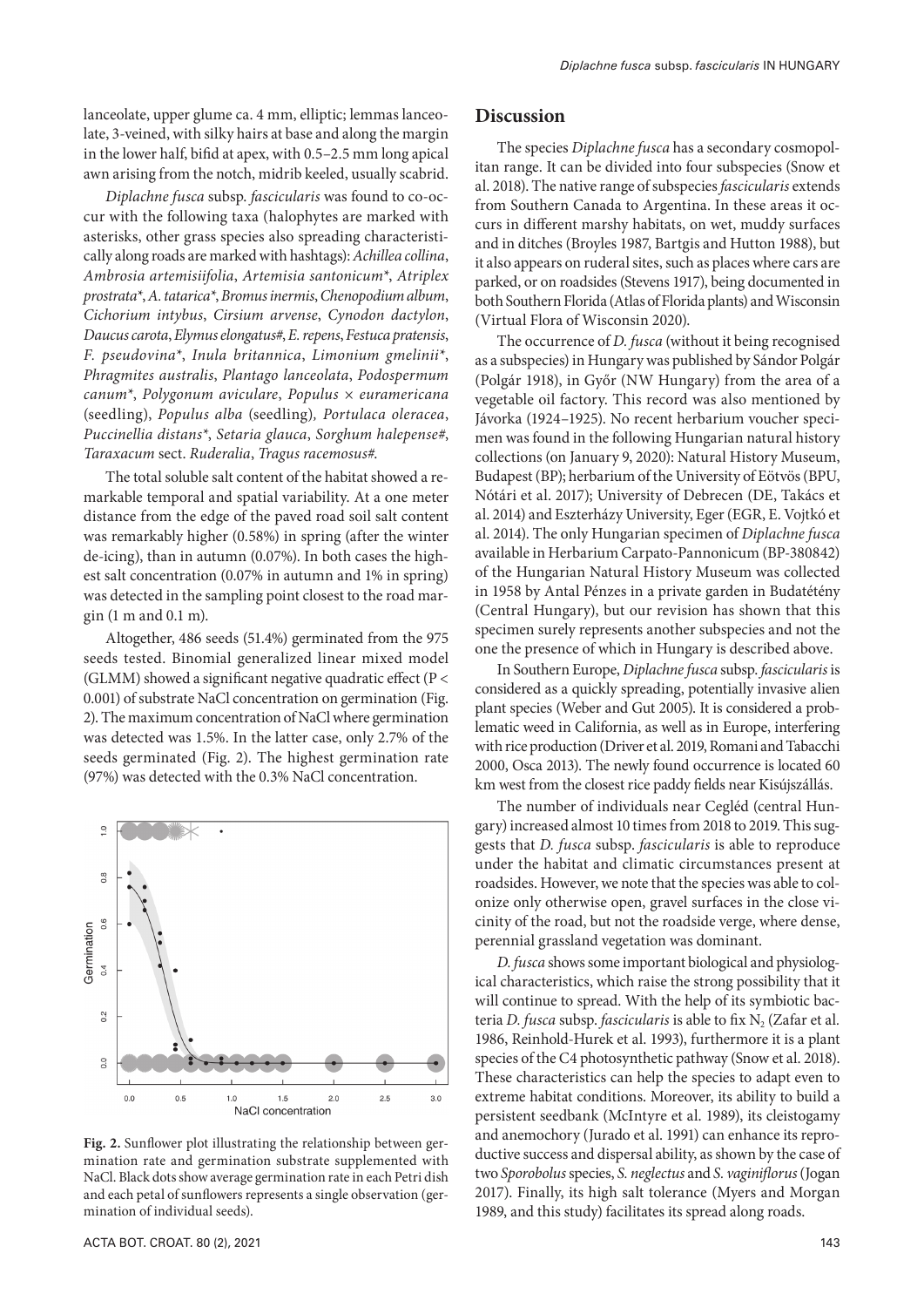#### **Acknowledgments**

The authors are grateful to Tünde Abonyi for her assistance during germination test, and to Zoltán Barina and Dániel Pifkó for their help in herbarium work, to Jana Táborská for the drawing of the species, and to Orsolya Vincze for her linguistic corrections. This research was funded by National Research, Development and Innovation Office of Hungary (grant number NKFI-OTKA K132573). Kristóf Süveges was funded by the New National Excellence Programme of the Hungarian Ministry for Innovation and Technology (ÚNKP-19-3- I-DE-238).

### **References**

- Altop, E.K., Mennan, H., Phillippo, C.J., Zandstra, B.H., 2015: Effect of the burial depth andenvironmental factors on the seasonal germination of bearded sprangletop (*Leptochloafusca* [L.] Kunth ssp. *fascicularis* [Lam.] N.Snow). Weed Biology and Management 15, 147–158.
- Amrhein, C., Strong, J.E., Mosher, P.A., 1992: Effect of deicing salts on metal and organic matter mobilization in roadside soils. Environmental Science&Technology 26, 703–709.
- Ansong, M., Pickering C., 2013: Are weeds hitchhiking a ride on your car? A systematic review of seed dispersal on cars. PLoS One 8: e80275.
- Bartgis, R.L., Hutton, E.E., 1988: Additions to the known flora of West Virginia. Castanea 53, 295–298.
- Broyles, P., 1987: A flora of Vina Plains Preserve, Tehama County, California. Madroño 34, 209–227.
- Clifford, H.T., 1959: Seed dispersal by motor vehicles. Journal of Ecology 47, 311–315.
- Davison, A.W., 1971: The effects of de-icing salt on roadside verges. I. Soil and plant analysis. Journal of Applied Ecology 8, 555–561.
- Drake, J.A., Mooney,H.A., DiCastri, F., Groves, R.H., Kruger, F.J., Rejmanek, M., Williamson, M., 1989: Biological invasions. A global perspective. Wiley & Sons Ltd., Chichester, UK.
- Driver, K.E., Al-Khatib, K., Godar, A., 2019: Bearded sprangletop (*Diplachne fusca* ssp*. fascicularis*) flooding tolerance in California rice. Weed Technology 34, 193–196.
- Dubyna, D.V., Zhmud, O.I., Chorna, H.A., 2003: New species for flora of Ukraine - *Eclipta prostrata* (L.) L. (Asteraceae) and *Diplachne fascicularis* (Lam.) P. Beauv. (Poaceae). Ukrainskij Botanichnij Zhurnal 60(4), 419–426 (in Ukrainian).
- E. Vojtkó, A., Takács, A., Molnár V.A., Vojtkó A., 2014: Herbarium database of the vascular collection of Eszterházy Károly College (EGR). Kitaibelia 19, 339–348.
- Fekete, R., Mesterházy, A., Valkó, O., Molnár, V.A., 2018: A hitchhiker from the beach: the spread of the maritime halophyte *Cochlearia danica* along salted continental roads. Preslia 90, 23–37.
- Forman R.T., 2000: Estimate of the area affected ecologically by the road system in the United States. Conservation Biology 14, 31–35.
- Gelbard, J.L., Belnap, J., 2003: Roads as conduits for exotic plant invasions in a semiarid landscape. Conservation Biology 17, 420–432.
- Greenberg, C.H., Crownover, S.H., Gordon, D.R., 1997: Roadside soils: a corridor for invasion of xeric shrub by nonindigenous plants. Natural Areas Journal 17, 99–109.
- Houska, C., 2007: Deicing Salt Recognizing the corrosion threat. International Molybdenum Association, Pittsburgh, TMR Consulting. Retrieved 28 Septermber 2020 from https://www. imoa.info/download\_ files/stainless-steel/DeicingSalt.pdf
- 
- Jávorka, S., 1924–1925: Magyar flóra (Flora hungarica). Studium, Budapest.
- Jogan, N., 2017: Spread of *Sporobolus neglectus* and *S. vaginiflorus* (Poaceae) in Slovenia and neighbouring countries. Botanica Serbica 41, 249–256.
- Jurado, E., Westoby, M., Nelson, D., 1991: Diaspore weight, dispersal, growth form and perenniality of central Australian plants. Journal of Ecology 79, 811–828.
- Kalwij, J.M., Milton S.J., McGeoch M.A., 2008: Road verges as invasion corridors? A spatial hierarchical test in an arid ecosystem. Landscape Ecology 23, 439–451.
- Király, G. (ed.), 2009: The vascular plants of Hungary. Identification key. Directorate of Aggteleki National Park, Jósvafő (in Hungarian).
- Knowles, J.E., Frederick, C., 2016: Prediction intervals from mer-Mod objects. Retrieved 28 September 2020 from https://www. cran.r-project.org/web/packages/merTools/ vignettes/Using\_ predictInterval.html
- Lambinon, J., 1957: Contribution a l'Étude de la flore adventice de la Belgique: adventices rares ou nouvelles pour la Belgique. Bulletin de la Société Royale de Botanique de Belgique / Bulletin van de Koninklijke Belgische Botanische Vereniging 89, 85–100.
- McIntyre, S., Mitchell, D.S., Ladiges, P.Y., 1989: Germination and seedling emergence in *Diplachne fusca*: a semi-aquatic weed of rice fields. Journal of Applied Ecology 26,551–562.
- Myers, B.A., Morgan, W.C., 1989: Germination of the salt-tolerant grass *Diplachne fusca*. II. Salinity responses. Australian Journal of Botany 37, 239–251.
- Nótári, K., Nagy, T., Löki, V., Ljubka, T., Molnár, V.A., Takács, A., 2017: Herbarium of Botanical Garden of ELTE. Kitaibelia 22, 55–59 (in Hungarian).
- Osca, J.M., 2013: Expansion of *Leptochloa fusca* ssp*. uninervia*  and *Leptochloa fusca* ssp*. fascicularis* in rice fields in Valencia, eastern Spain. Weed Research 53, 479–488.
- Perrings, C., Williamson, M., Barbier, E.B., Delfino, D., Dalmazzone, S., Shogren, J., Simmons, P., Watkinson, A., 2002: Biological invasion risks and the public good: an economic perspective. Conservation Ecology 6(1), 1. Retrieved September 30, 2020 from http://www.consecol.org/vol6/iss1/art1/
- Polgár, S., 1918: Neue Beitträge zur Adventivflora von Győr (Westungarn) II. Magyar Botanikai Lapok 17, 27–41.
- Pyšek, P., Danihelka, J., Sádlo, J., Chrtek, J. Jr., Chytrý, M., Jarošík, V., Kaplan, Z., Krahulec, F., Moravcová, L., Pergl, J., Štajerová K., Tichý L., 2012: Catalogue of alien plants of the Czech Republic (2nd edition: checklist update, taxonomic diversity and invasion patterns. Preslia 84, 155–255.
- Reinhold-Hurek, B., Hurek, T., Gillis, M., Hoste, B., Vancanneyt, M., Kersters, K., De Ley, J., 1993: *Azoarcus* gen. nov., nitrogenfixing proteobacteria associated with roots of Kallar grass (*Leptochloa fusca* (L.) Kunth), and description of two species, *Azoarcus indigens* sp. nov. and *Azoarcus communis* sp. nov. International Journal of Systematic and Evolutionary Microbiology 43, 574–584.
- Romani, M., Tabacchi, M., 2000: *Leptochloa fascicularis*, a new weed in rice. Informatore Agrario 36, 65–66 (in Italian).
- Ross, S.M., 1986: Vegetation change on highway verges in southeast Scotland. Journal of Biogeography 13, 109–117.
- Schmidt, D., Dítětová, Z., Horváth, A., Szűcs, P., 2016: Coastal newcomer on motorways: the invasion of *Plantago coronopus* in Hungary. Studia Botanica Hungarica 47, 319–334.
- Schmidt, W., 1989: Plant dispersal by motor cars. Vegetatio 80, 147–152.
- Šerá, B., 2008: Road vegetation in Central Europe An example from the Czech Republic. Biologia 63, 1085–1088.